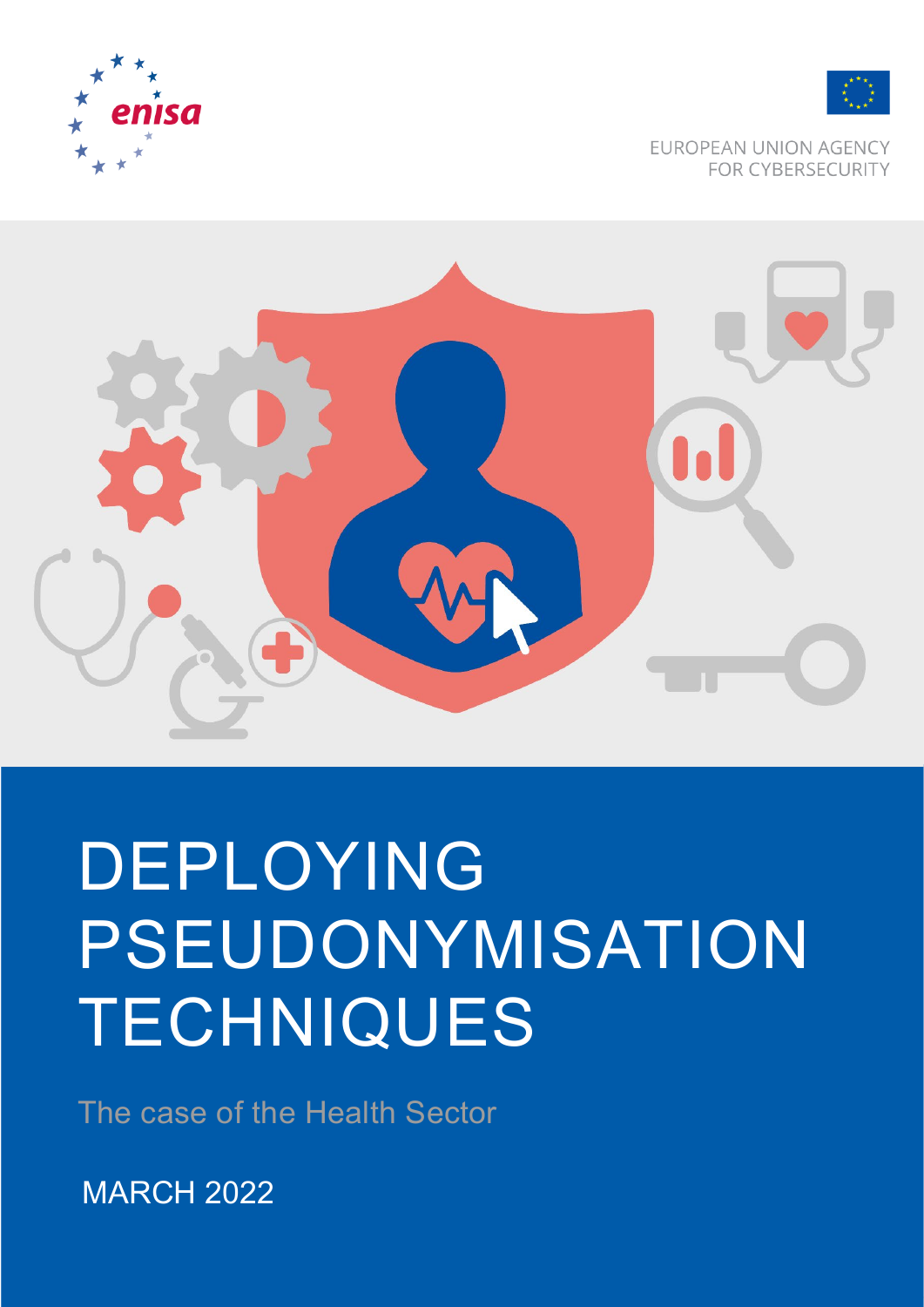

1

# ABOUT ENISA

The European Union Agency for Cybersecurity, ENISA, is the Union's agency dedicated to achieving a high common level of cybersecurity across Europe. Established in 2004 and strengthened by the EU Cybersecurity Act, the European Union Agency for Cybersecurity contributes to EU cyber policy, enhances the trustworthiness of ICT products, services and processes with cybersecurity certification schemes, cooperates with Member States and EU bodies, and helps Europe prepare for the cyber challenges of tomorrow. Through knowledge sharing, capacity building and awareness raising, the Agency works together with its key stakeholders to strengthen trust in the connected economy, to boost resilience of the Union's infrastructure, and, ultimately, to keep Europe's society and citizens digitally secure. More information about ENISA and its work can be found here: [www.enisa.europa.eu.](http://www.enisa.europa.eu/)

## **CONTACT**

For contacting the authors please us[e isdp@enisa.europa.eu](mailto:isdp@enisa.europa.eu) For media enquiries about this paper, please use [press@enisa.europa.eu.](mailto:press@enisa.europa.eu)

#### **CONTRIBUTORS**

Fabio Guasconi (Bl4ckswan), Pantelis Angelidis (UOWM & Vidavo), Prokopios Drogkaris (ENISA)

### **EDITOR**

Prokopios Drogkaris (ENISA)

### **ACKNOWLEDGEMENTS**

We would like to thank the ENISA eHealth Security Expert Group<sup>[1](#page-1-0)</sup> members Fotios Gioulekas, Merja Ikäheimonen, Konstantinos Chondropoulos, Ben Kokx, Martha De Cunha Maluf-Burgman, Marta Carbonell Cobo and the ENISA colleagues Athanasios Drougkas and Athena Bourka for their valuable comments and review of the document.

### **LEGAL NOTICE**

This publication represents the views and interpretations of ENISA, unless stated otherwise. It does not endorse a regulatory obligation of ENISA or of ENISA bodies pursuant to the Regulation (EU) No 2019/881.

ENISA has the right to alter, update or remove the publication or any of its contents. It is intended for information purposes only and it must be accessible free of charge. All references to it or its use as a whole or partially must contain ENISA as its source.

Third-party sources are quoted as appropriate. ENISA is not responsible or liable for the content of the external sources including external websites referenced in this publication.

Neither ENISA nor any person acting on its behalf is responsible for the use that might be made of the information contained in this publication.

 $\exists$ 

ENISA maintains its intellectual property rights in relation to this publication.

<span id="page-1-0"></span><https://resilience.enisa.europa.eu/ehealth-security>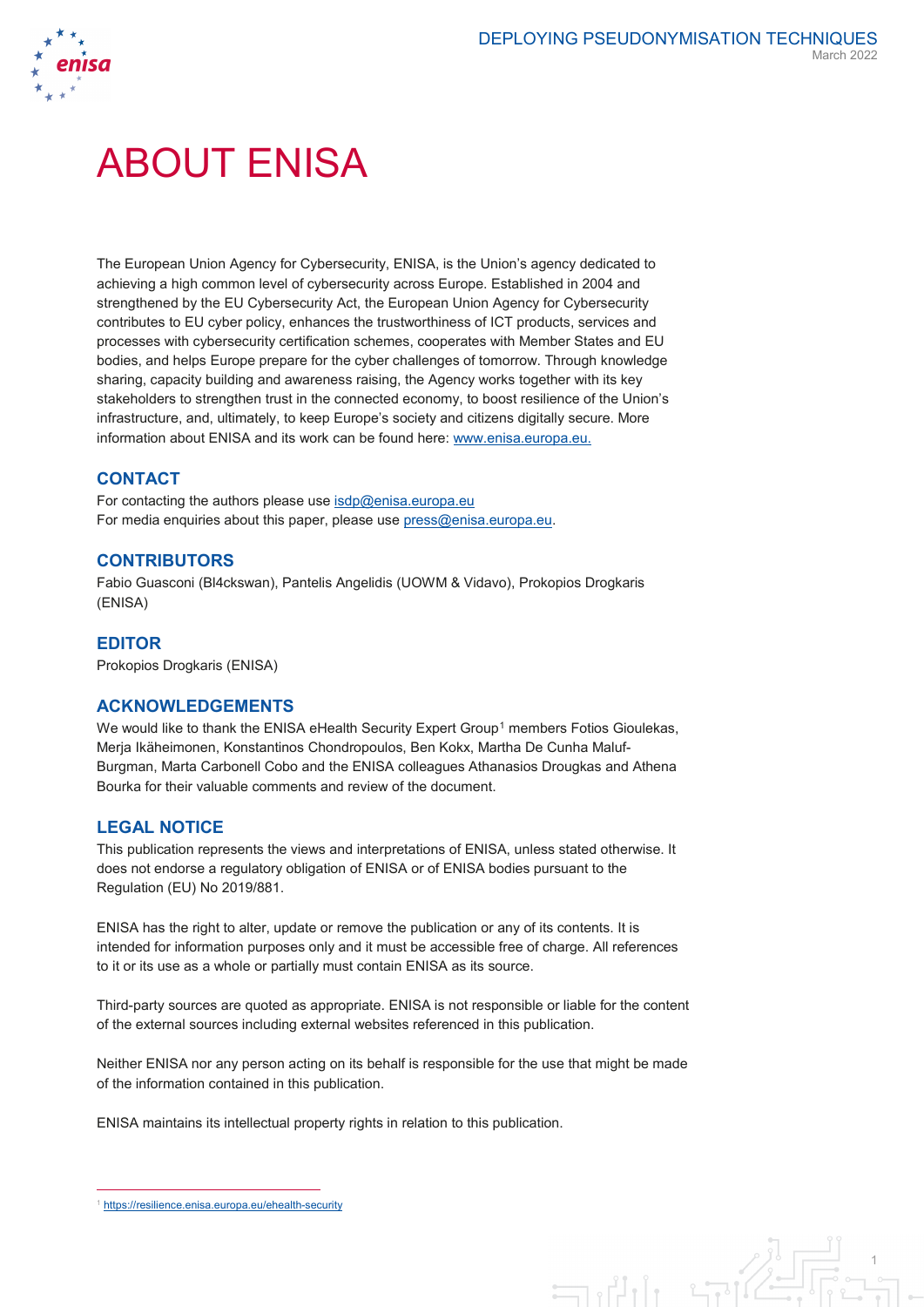

# **COPYRIGHT NOTICE**

© European Union Agency for Cybersecurity (ENISA), 2022

This publication is licenced under CC-BY 4.0 "Unless otherwise noted, the reuse of this document is authorised under the Creative Commons Attribution 4.0 International (CC BY 4.0) licence https://creativecommons.org/licenses/by/4.0/). This means that reuse is allowed, provided that appropriate credit is given and any changes are indicated".

For any use or reproduction of photos or other material that is not under the ENISA copyright, permission must be sought directly from the copyright holders.

ISBN 978-92-9204-576-0, DOI 10.2824/092874

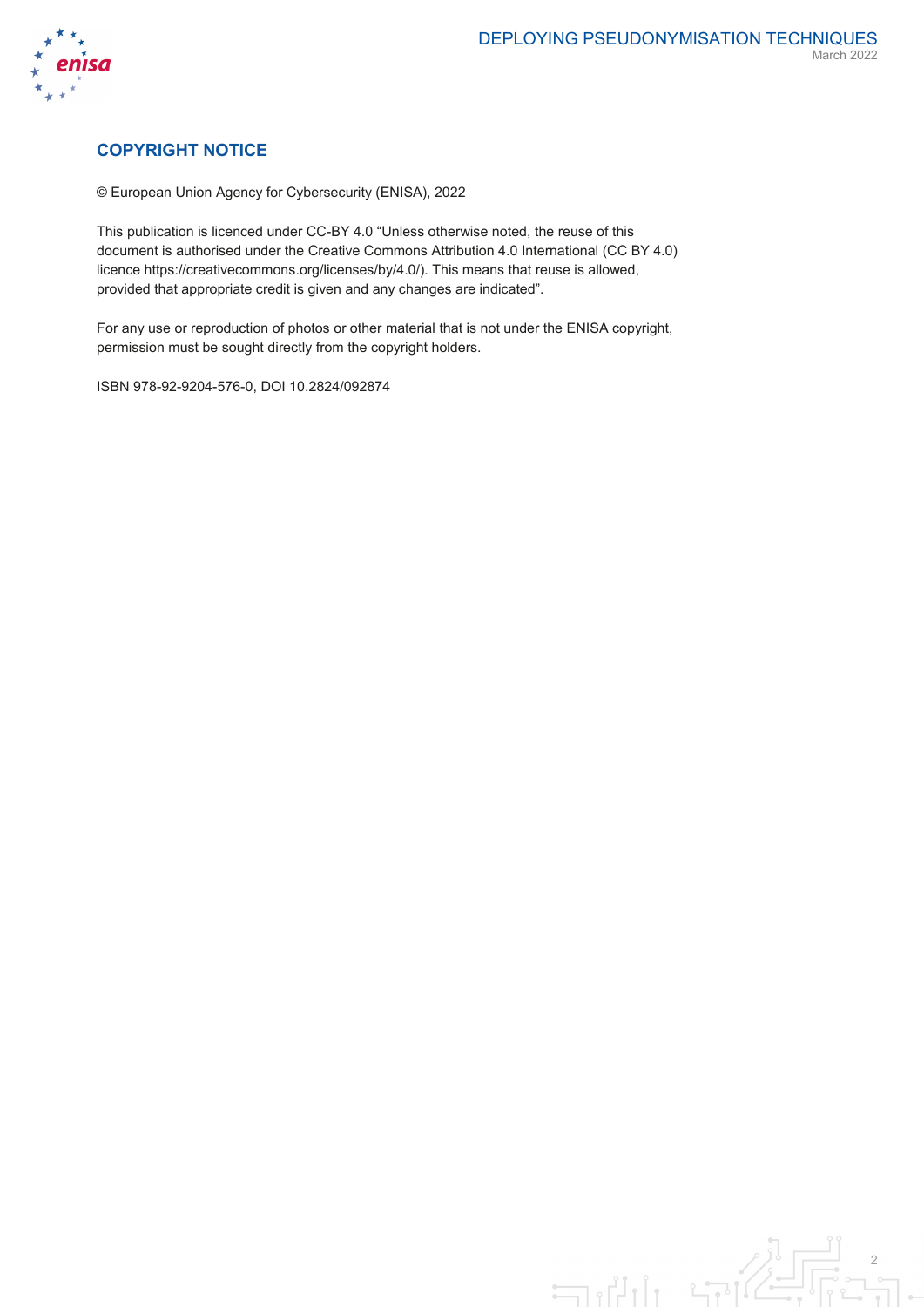

# TABLE OF CONTENTS

| <b>1. INTRODUCTION</b>                               | 5              |
|------------------------------------------------------|----------------|
| 1.1 DIGITAL TRANSFORMATION OF THE HEALTH SECTOR      | 5              |
| <b>1.2 PROTECTING HEALTH DATA</b>                    | 6              |
| <b>1.3 SCOPE - TARGET AUDIENCE</b>                   | $\overline{7}$ |
| <b>1.4 STRUCTURE OF THE DOCUMENT</b>                 | $\overline{7}$ |
| <b>2. PSEUDONYMISATION</b>                           | 8              |
| <b>2.1 BACKGROUND</b>                                | 8              |
| <b>2.2 IMPORTANCE OF PSEUDONYMISATION</b>            | 8              |
| <b>2.3 BASIC PSEUDONYMISATION TECHNIQUES</b>         | 9              |
| <b>2.4 PSEUDONYMISATION CONSIDERATIONS</b>           | 11             |
| <b>3. USE CASES</b>                                  | 12             |
| <b>3.1 EXCHANGING PATIENT'S HEALTH DATA</b>          | 12             |
| <b>3.2 CLINICAL TRIALS</b>                           | 14             |
| <b>3.3 PATIENT-SOURCED MONITORING OF HEALTH DATA</b> | 16             |
| <b>4. CONCLUSIONS</b>                                | 19             |
| <b>5. BIBLIOGRAPHY/REFERENCES</b>                    | 20             |

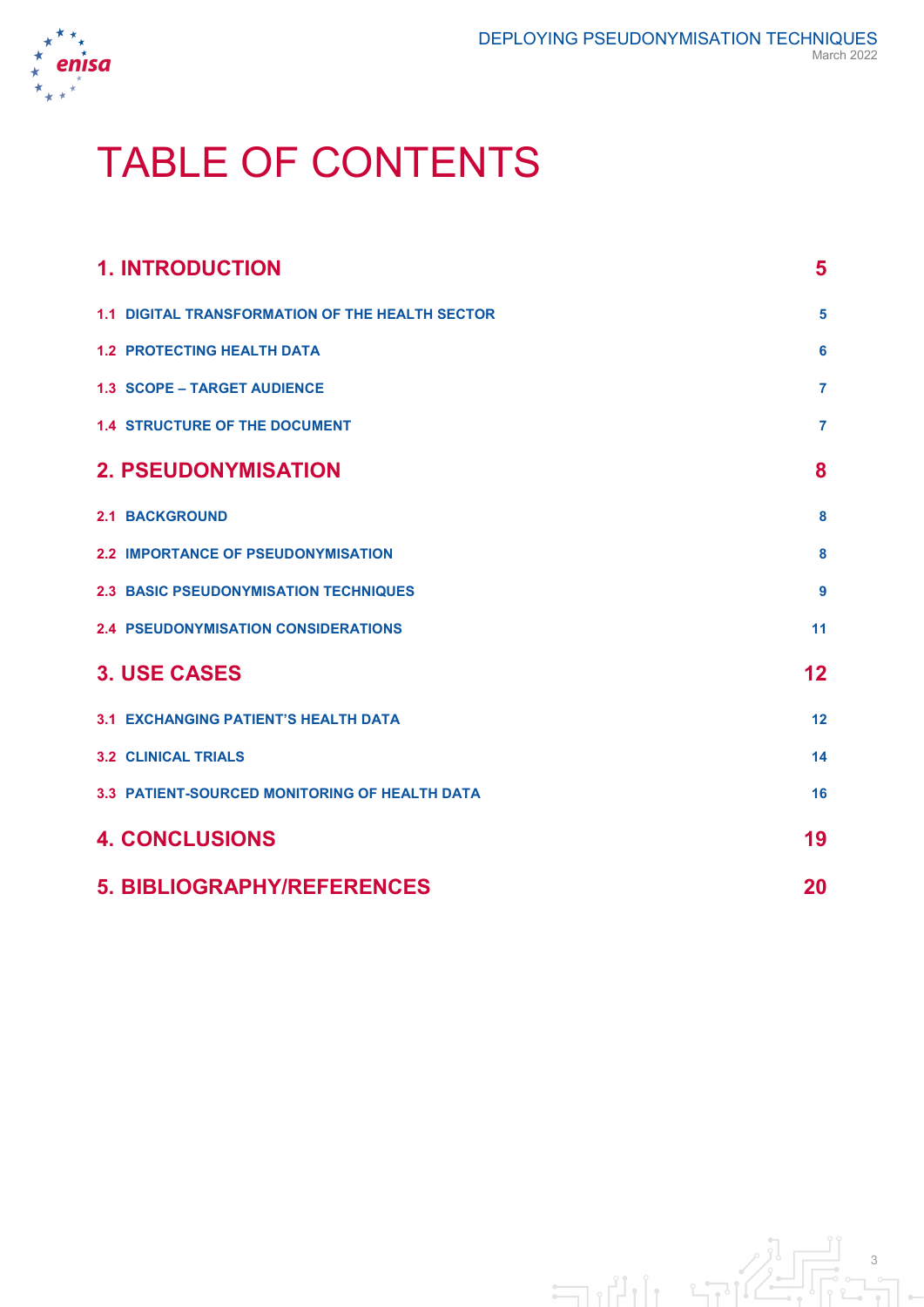

# EXECUTIVE SUMMARY

As the healthcare domain is attempting to make the most of the evolving technical landscape and adapt the provision of services to fulfil the growing needs of patients in a timely manner, additional cybersecurity and data protection challenges come into play. The integration of new technologies in already complex IT infrastructures opens up new challenges regarding data protection and cybersecurity.

This is due to the growing need to exchange and share the health related information of individuals among different stakeholders. It is therefore essential for the entities processing personal data, on the one hand, to collect and further process only data that are necessary for their purposes and, on the other hand, to employ proper organisational and technical measures for the protection of such personal data.

Pseudonymisation is increasingly becoming a key security technique for providing a means that can facilitate personal data processing, while offering strong safeguards for the protection of personal data and thereby safeguarding the rights and freedoms of individuals.

Complementing previous work by ENISA that is relevant, this report demonstrates how pseudonymisation can be deployed in practice to further promote the protection of health data during processing. Obviously, there is not a single solution on how and when to apply it; in fact different solutions might provide equally good results in specific scenarios, depending on the requirements in terms of protection, utility, scalability, etc.

Pseudonymisation can be a 'simple' option to adopt but it can also be comprised of a very complex process, both at technical as well as at organisational levels. For this reason, defining the goals and objectives of pseudonymisation in each particular case and processing operation is really important.

This report highlights the added value of pseudonymisation in the healthcare sector and demonstrates its applicability through simple but specific use cases. Complementing relevant ENISA publications in this area, it shows how such techniques can increase the level of protection for personal data being processed in the healthcare domain and will eventually promote and raise awareness on the usability and deployment of such technical measures.

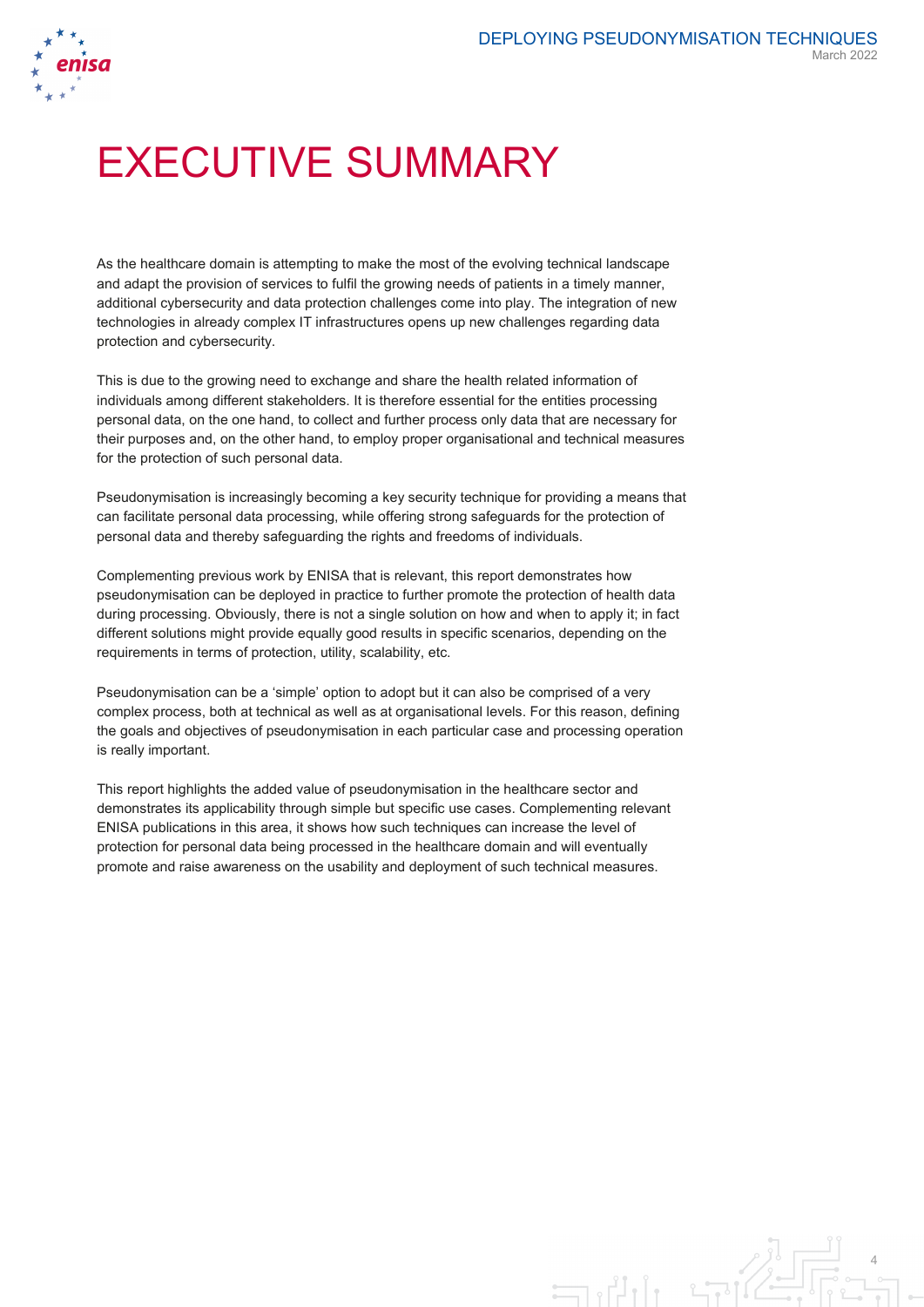

# 1. INTRODUCTION

Recent decades have witnessed an accelerating pace in the development and adoption of new technologies. This rapid technological change has also affected the healthcare sector which is going through the digitalisation process and has continuously been adopting new technologies to improve patient care, offer new services focusing on patient-at-home care and even preventive schemes.

The integration of new technologies into already complex IT infrastructures opens up new challenges regarding data protection and cybersecurity as there is an increasing need to exchange and share the health related information of individuals among different stakeholders, in some cases across countries, in order to provide better health services. It is therefore essential for the entities processing personal data to collect and further process only data that are necessary for their purposes and, in addition, to employ proper organisational and technical measures for the protection of such data.

Pseudonymisation is one well-known measure that can significantly contribute to this end.

Broadly speaking, pseudonymisation aims at protecting personal data by hiding the identities of individuals in a dataset, e.g. by replacing one or more personal identifiers<sup>[2](#page-5-0)</sup> with the so-called pseudonyms (and appropriately protecting the link between the pseudonyms and the initial identifiers).

This process is not at all new in the design of information systems but gained special attention after the adoption of the General Data Protection Regulation (GDPR) [1], where pseudonymisation is explicitly referred as a technique which can both promote data protection by design (Article 25 GDPR), as well as the security of personal data processing (Article 32 GDPR).

# **1.1 DIGITAL TRANSFORMATION OF THE HEALTH SECTOR**

Health data has always been a valuable source of knowledge in healthcare. The healthcare domain has historically generated vast amounts of data, both for the treatment of patients and for research and further analysis. Such processing was mostly performed in paper form but over the last few decades, the accessibility and amount of digitized data has increased massively.

More recently an abundance of new sources of health data occurred as a result of the widespread use of electronic health records, health applications and wearable devices [2]. Furthermore, advances in computational power have enabled the development of novel data analytics and machine learning techniques that improve diagnostics, treatment and administration in healthcare.

The result is a change in assumptions that is increasingly moving the patient away from hospitalization towards a distributed healthcare system provided by a blend of public and private operators while staying closer to home, as depicted in Figure 1 below.

 $\exists$ 

**The integration of new technologies in healthcare opens up new challenges regarding data protection and cybersecurity.**

5

<span id="page-5-0"></span><sup>&</sup>lt;sup>2</sup> An identifier allows for the identification, directly or indirectly, of an individual. Examples of such identifiers can be name, address, date of birth, national identification number, social security number, etc.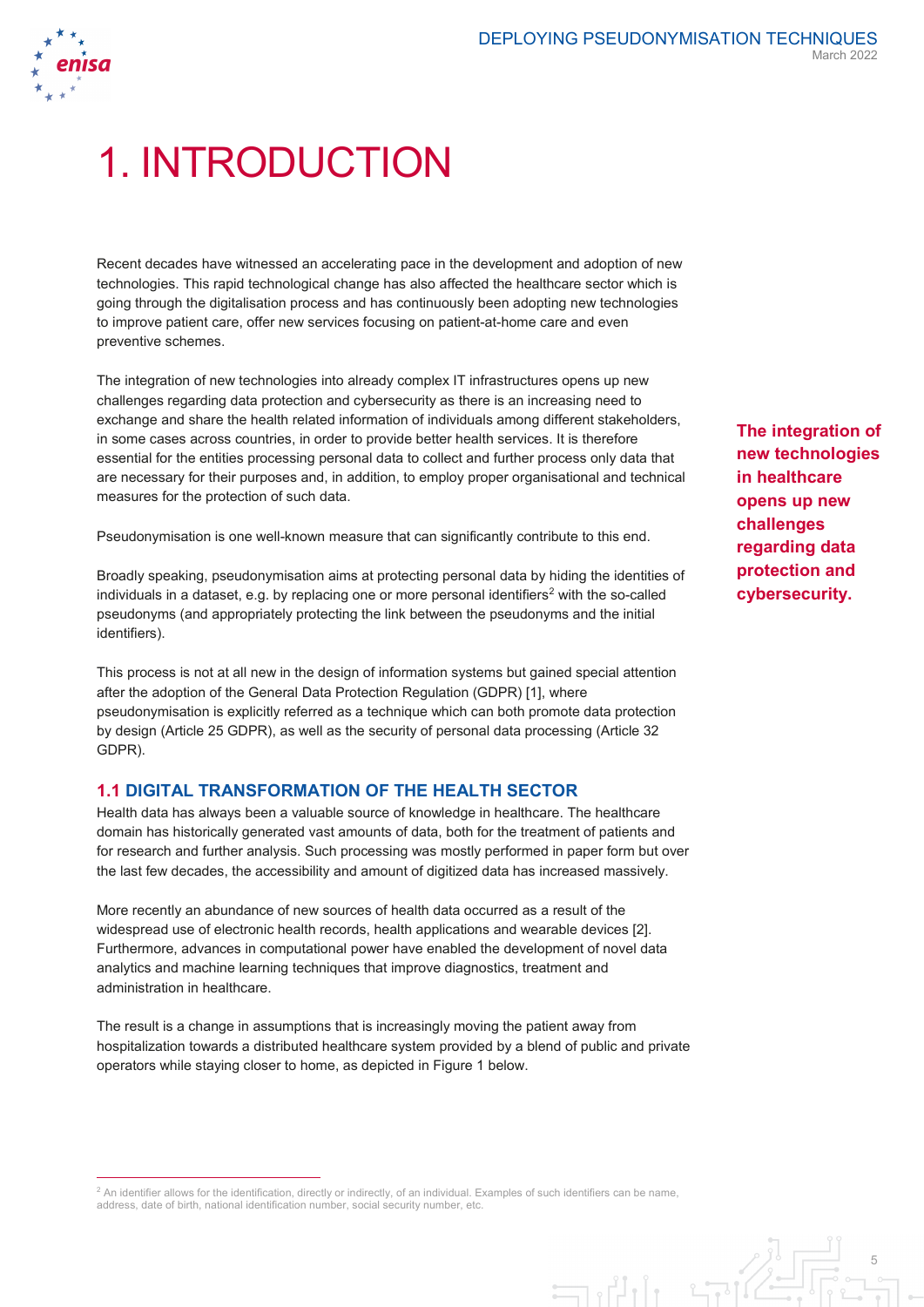



#### **Figure 1: Digital transformation induced shift of value in healthcare [3]**

These technological advances are creating a growing demand for big medical data banks to offer solutions in, for example, disease diagnosis and phenotyping, the modelling of clinical outcomes, prediction for early intervention strategies, precision medicine etc. However, the increasing processing of digitised medical data has also increased the risks, in terms of cybersecurity, data protection and the likelihood of data breaches.

Such risks and related threats have already been identified in relevant ENISA publications in the area of eHealth security [4], [5] & [6]. Relevant EU legal instruments such as the NIS Directive [7], the General Data Protection Regulation [1], the Medical Devices Regulation [8], the Directive on the application of patients' rights in cross-border healthcare [9] etc. imposed obligations on healthcare providers and manufactures of medical devices to ensure an adequate and uniform level of protection for medical data and the products and services that use them.

### **1.2 PROTECTING HEALTH DATA**

The protection of health data is considered a high priority due to their sensitive nature and the impact they have on individuals (data subjects). From a cybersecurity point of view, the confidentiality, availability and integrity of medical data and relevant infrastructure is considered essential in order to be able to provide timely, appropriate and uninterrupted medical care.

This is also highlighted by the NIS Directive [7] which categorizes the health sector as an operator of essential service (OES) and calls for minimum security requirements to ensure a level of security appropriate to the level of risks presented. Furthermore, the GDPR

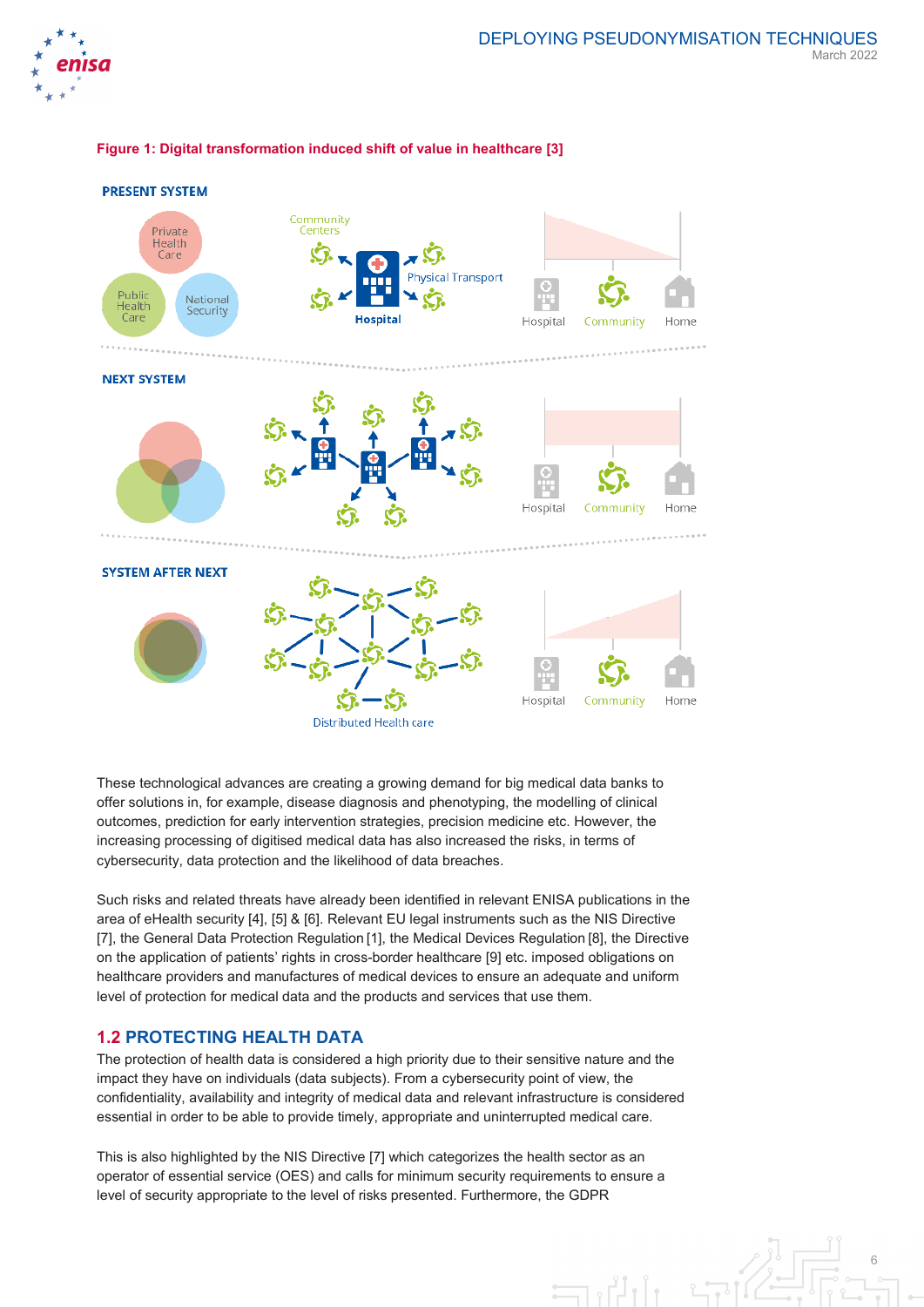

distinguishes, in Art. 9, data concerning health as a special category of data (sensitive) and sets out additional requirements and stricter obligations for processing and protecting such data, in order to safeguard the rights and freedoms of individuals (data subjects). Lastly, the Medical Devices Regulation imposes requirements regarding the safety, quality and security of medical devices in order to achieve a high common level for safety.

# **1.3 SCOPE – TARGET AUDIENCE**

The scope of this report is to highlight the added value of pseudonymisation in the healthcare sector and demonstrate its applicability through simple but specific use cases. Complementing relevant ENISA publications in the area [10], [11], [12] the goal is to present how such techniques can increase the level of protection for personal data being processed in the healthcare domain and eventually promote and raise awareness on the usability and deployment of such technical measures.

This document is meant for IT professionals and developers in the healthcare domain as well as Healthcare Authorities that can put forward recommendations on the security of health data processing.

## **1.4 STRUCTURE OF THE DOCUMENT**

Section 2 provides an introduction of pseudonymisation and discusses its advantages and the most common techniques being used. Section 3 exhibits the use of pseudonymisation in three use cases which focus on the collection of health data from patients and the processing of such data by healthcare providers and medical research institutions. Lastly, Section 4 concludes this report and provides the main conclusions and relevant recommendations.

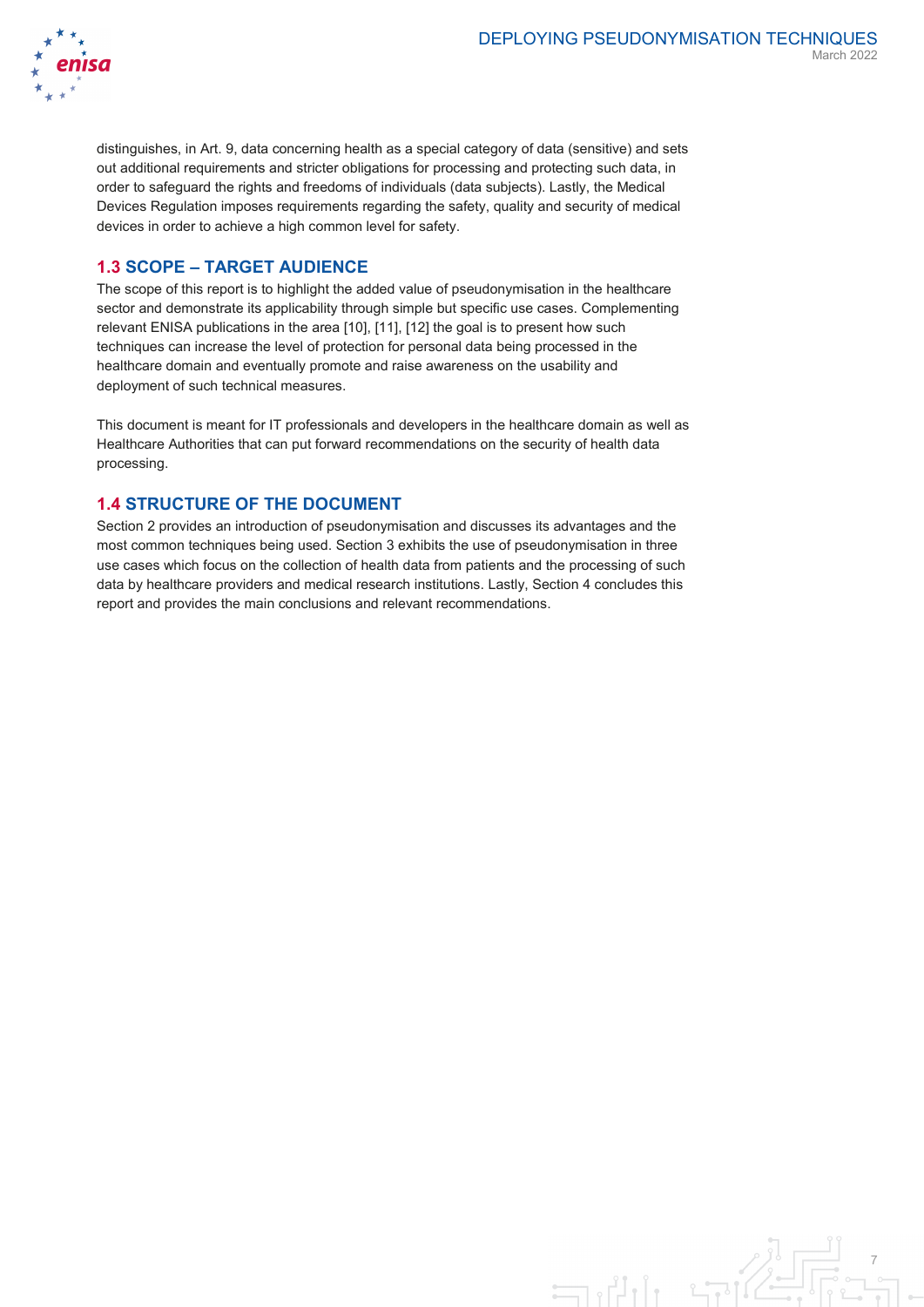

# 2. PSEUDONYMISATION

### **2.1 BACKGROUND**

The GDPR defines pseudonymisation in Article 4 (5) as: "*the processing of personal data in such a manner that the personal data can no longer be attributed to a specific data subject without the use of additional information, provided that such additional information is kept separately and is subject to technical and organisational measures to ensure that the personal data are not attributed to an identified or identifiable natural person"*.

Broadly speaking, pseudonymisation aims at protecting personal data by hiding the identity of individuals (data subjects) in a dataset, e.g. by replacing one or more personal data identifiers with the so-called pseudonyms and appropriately protecting the link between the pseudonyms and the initial identifiers. This link, often referred to as the pseudonymisation secret, is usually stored in the association table and can be used re-identify the individual by allowing the pseudonyms and original data to be associated as depicted in Figure 2 below. The association table is meant to be accessible only by the entity that initially performed the pseudonymisation, which is often referred to as the pseudonymisation entity.

**Pseudonymisation is a wellestablished technique that aims to protect personal data by hiding the identity of individuals.**

#### <span id="page-8-0"></span>**Figure 2: Pseudonymisation example**

#### **ORIGINAL DATA**

Name: John Surname: SMITH Tel: 6548827421 Age: 44





#### **Pseudonyms**

Pseudonymisation is one of several 'de-identification' techniques (such as aggregation, obfuscation, masking, etc.) intended to remove the association between a set of identifying data and the data principal. Other pseudonymisation definitions such as the ones from ISO, and specifically ISO 25237:2017 Health informatics — Pseudonymization [13], are built upon this assumption and are similar to the GDPR definition discussed above.

### **2.2 IMPORTANCE OF PSEUDONYMISATION**

The main advantage of pseudonymisation, when applied correctly, is to hide the identity of an individual in the context of a specific dataset, so that it is not possible to connect the data with the specific individual. Therefore, it can also reduce the risk of the linkage of personal data for a specific individual across different data processing domains.

In this way, for example, should a breach of personal data occur, pseudonymisation increases the level of difficulty encountered by any third party other than the data controller to correlate the breached data with certain individuals without the use of additional information. Importantly, it can also reduce the level of risk to which the pseudonymised data are exposed.

The difference lies in knowing that our exemplified 'John SMITH' in Figure 2 above suffers from a chronic disease and that a person identified as 'aa1f ac4fb' suffers from a chronic disease.

#### **PSEUDONYMISED DATA**



أزرات

8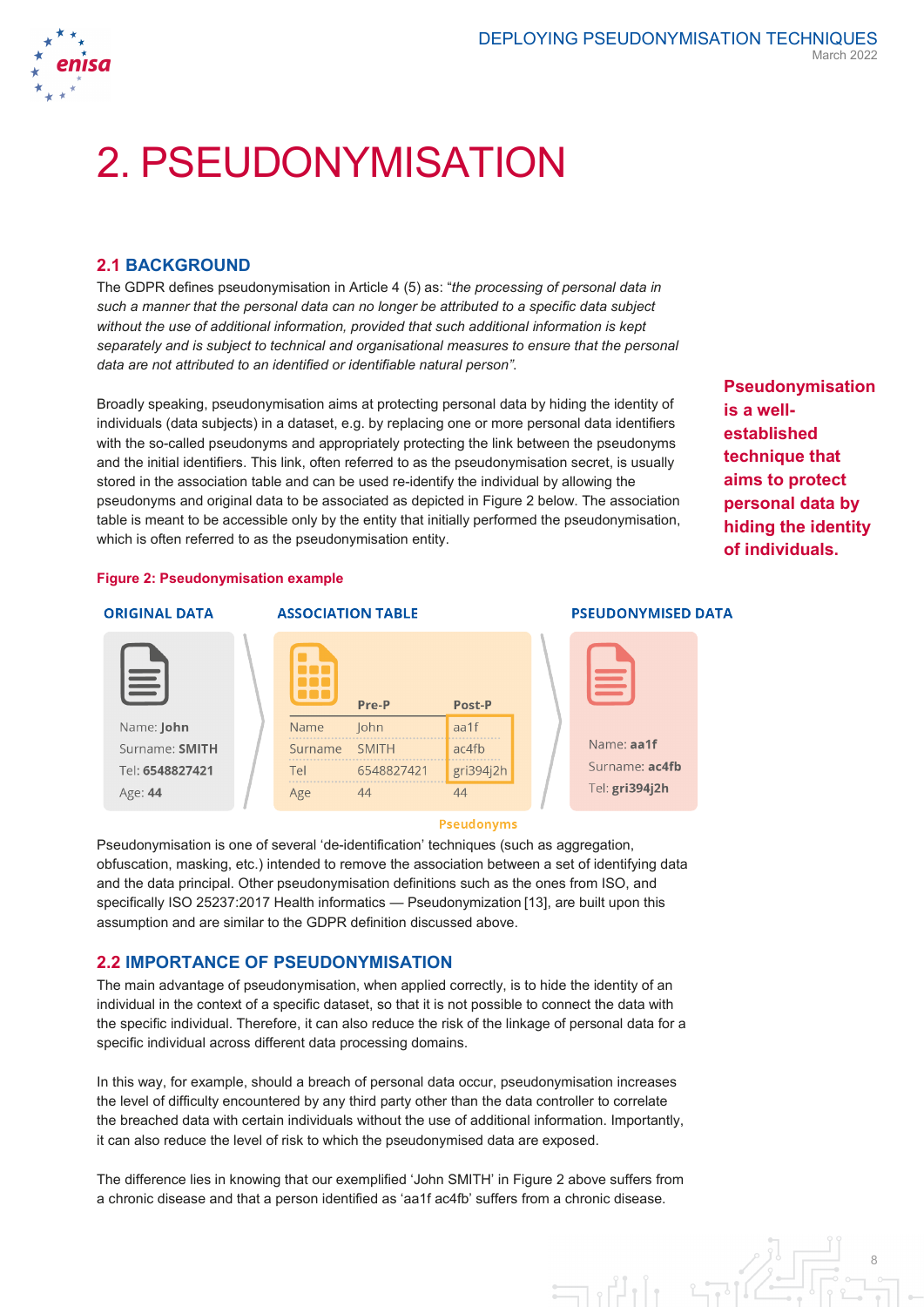9



Even if pseudonymised data is leaked, a third-party company will not be able to make Mr. John SMITH a target of marketing campaigns based on that information, unless the information related to the mechanism for associating pseudonyms to data subjects is also compromised.

The use of pseudonymised data should, for example, give more confidence to data subjects when consenting to the use of their health data for research purposes and even increase the effectiveness of other security controls to be applied to non-pseudonymised data such as, for instance, encryption.

Lastly, it should be noted that pseudonymisation and anonymisation do not refer to the same process and that pseudonymous data are considered by the GDPR as personal data while anonymous data are not<sup>[3](#page-9-0)</sup>.

# **2.3 BASIC PSEUDONYMISATION TECHNIQUES**

As already explored in [10], [11] & [12] there are several pseudonymisation techniques. The main differences between them are based on how the pseudonym is generated. For the most common ones, Table 1 below provides a comprehensive summary.

| <b>Technique</b>                                    | <b>Pseudonym Generator</b>                                                                                                                                    |
|-----------------------------------------------------|---------------------------------------------------------------------------------------------------------------------------------------------------------------|
| Counter                                             | Monotonic counter which starts at a certain value and is<br>increased each time a new pseudonym is necessary                                                  |
| Random number                                       | Random value extracted between a minimum and a maximum<br>boundary each time a new pseudonym is necessary                                                     |
| Hash function                                       | One-way (non-reversible) cryptographic function transforming<br>input personal data in fixed-length values                                                    |
| Hash-based message<br>authentication code<br>(HMAC) | One-way (non-reversible) cryptographic function adding a key<br>that makes it less predictable than a hash function                                           |
| Encryption                                          | Two-way (reversible) cryptographic function transforming an<br>input personal data in values that can be re-transformed in its<br>original format using a key |

#### <span id="page-9-1"></span>**Table 1: Overview of basic pseudonymisation techniques**

As mentioned in [10], while a hash function can significantly contribute towards data integrity, it is generally considered weak as a pseudonymisation technique as it is prone to brute force and dictionary attacks. Similarly counters are also considered as weak pseudonymisation technique as they cannot really scale.

A robust approach to generate pseudonyms can be based on the use of keyed hash functions as depicted i[n Figure 8](#page-16-0) – i.e. hash functions whose output depends not only on the input but also on a secret key (salt). Some practical examples of the application of the aforementioned techniques are presented in Figure 3 below:

 $\exists$ 

<span id="page-9-0"></span> <sup>3</sup> Additional information on anonymisation techniques can be found at Working Party 29 Opinion 05/2014 on Anonymisation **Techniques**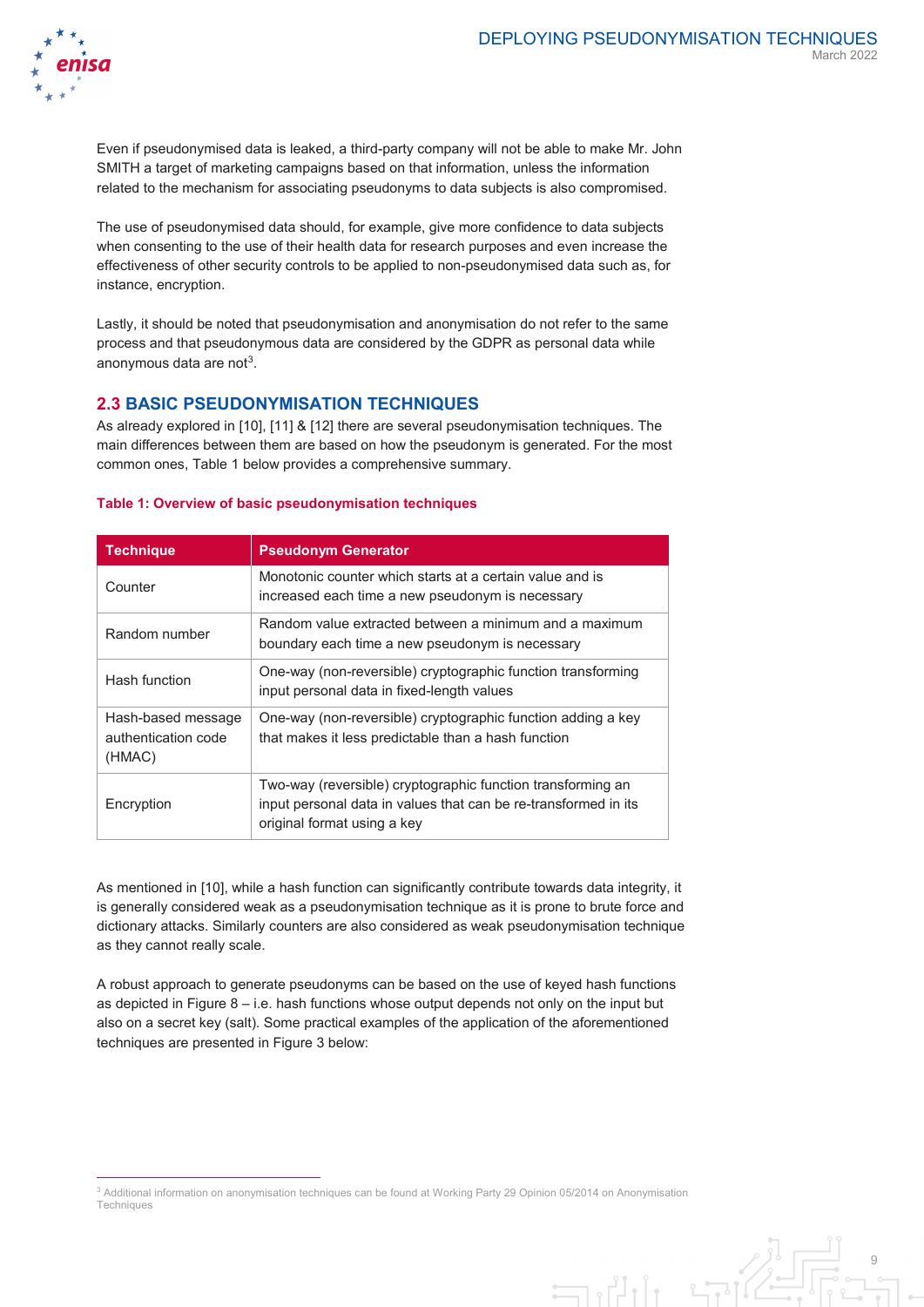

#### <span id="page-10-0"></span>**Figure 3: Application of basic pseudonymisation techniques**

| <b>TECHNIQUE</b>     | <b>EXAMPLE</b>                                                        |
|----------------------|-----------------------------------------------------------------------|
| Counter              | Progressive counter starting from<br>13, 14, 15                       |
| <b>Random number</b> | Random values between 0000 and 9999<br>9701, 3069, 1454               |
| <b>Hash function</b> | MD5 has for "John"<br>527bd5b5de689e2c32ae974c6229ff785               |
| НМАС                 | MD5 has for "John" and key "1337"<br>fbc76bcf46a35e9c21168cd54e5d31ff |
| <b>Encryption</b>    | AES encryption for "John" and key "1337"<br>WMaDIYzImXQFO92cs5hNQ==   |

The difference between the last three techniques depicted i[n Table 1](#page-9-1) an[d Figure 3](#page-10-0) may not be immediately appreciable but it is nevertheless substantial as regards their implementation, as what is also of primary importance is choosing the extent and the approach, or in other words, the policy, with which those techniques will be applied. Most commonly, the policy could imply either:

- 1) **Deterministic pseudonymisation** always using the same pseudonym for the same data;
- 2) **Document randomised pseudonymisation** using the same pseudonym for the same data only within a consistent scope;
- 3) **Fully randomised pseudonymisation** always using a different pseudonym for the same data.

An application of the policies to the Counter technique, discussed earlier, is exemplified in Figure 4, illustrating three occurrences of the same personal data in two different databases:



#### **Figure 4: Application of pseudonymisation policies**

10  $\Box$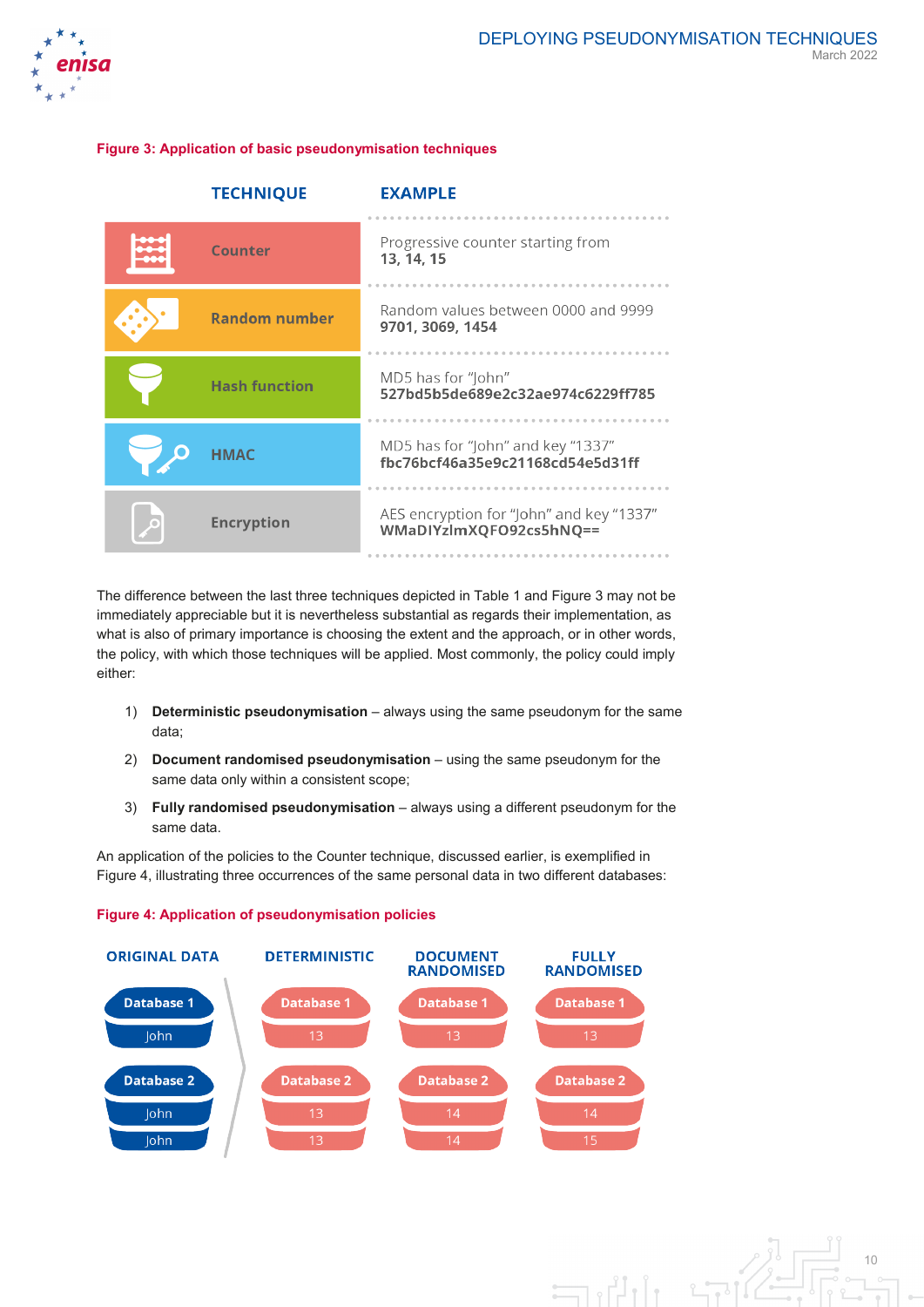

In practice there are more advanced methods and, since it is a topic of wide interest, techniques are also evolving. But, generally speaking, policies tend to combine the most common techniques depicted above or to introduce a number of variations to them.

## **2.4 PSEUDONYMISATION CONSIDERATIONS**

Data controllers and processors can make use of pseudonymisation techniques and related policies either jointly – using the same criteria – or disjointly. The first case is usually driven by the data controller requiring the data processor to adopt the same criteria. Other than the use of criteria, the most relevant difference would be the sharing of the association table depicted in [Figure 2](#page-8-0)**.**

If this table is not shared, the entity receiving pseudonymised data, provided all mechanisms are correctly implemented, would not have any means of retrieving the original personal data. If the table is shared then it should be done with similar care given to exchanging encryption keys, with differences possibly due to the greater volume of data.

A data controller may ask its processors to pseudonymise personal data or even how to do it, especially if pseudonymised data is to be exchanged between the parties. Those specifications should at least include the following elements and should always be based on the results of previously conducted assessments of risk or impact:

- the target **personal data** (e.g. a set of identifiers);
- the **technique** to be used;
- the **parameters** applicable to the technique (e.g. counter rationale, randomness management, employed algorithms, key lengths);
- **the policy** to be used.

Depending on the applicable requirements, most likely including regulations, speed, simplicity, predictability and budget, the technique and related parameters could vary.

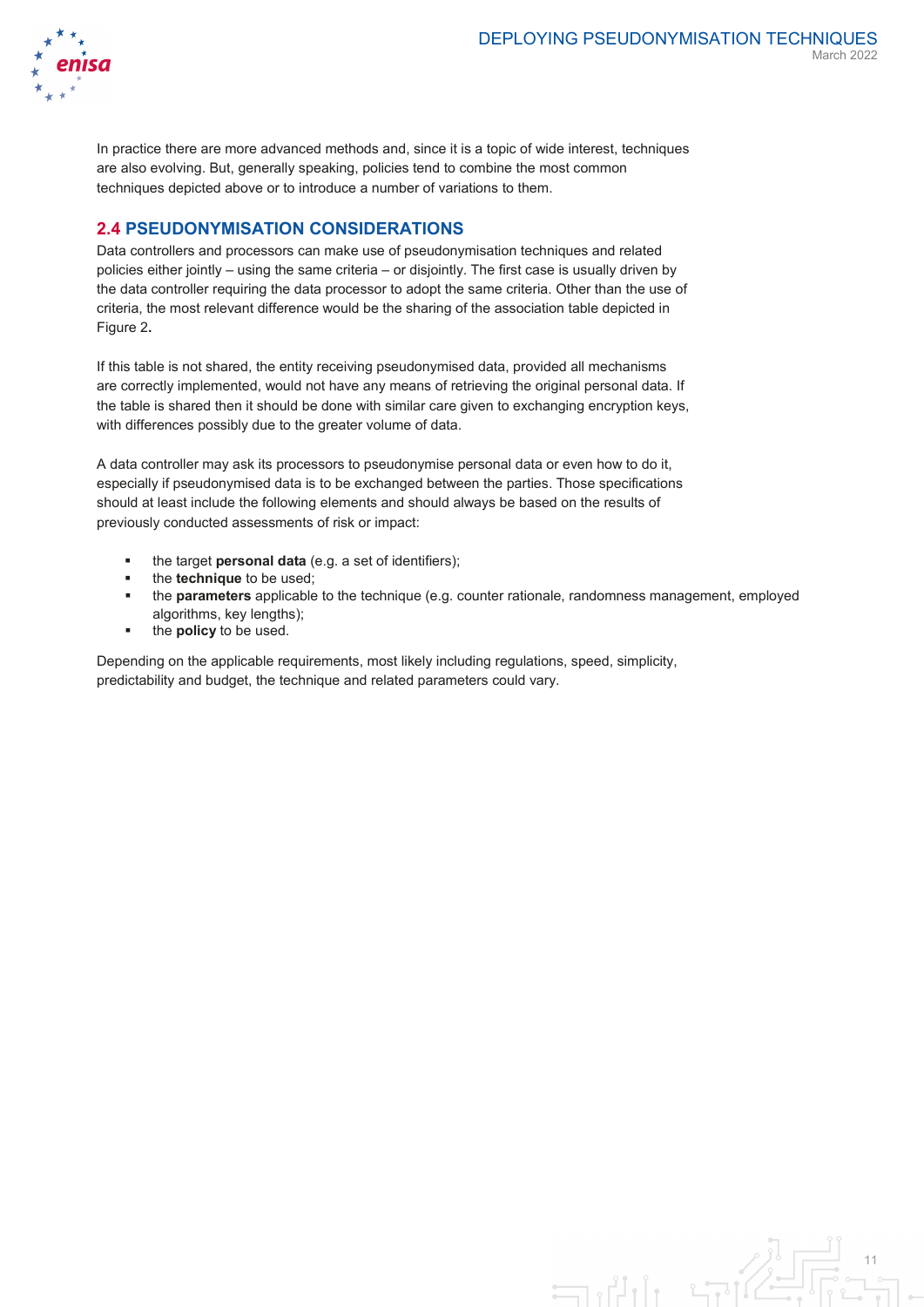

# 3. USE CASES

In an attempt to demonstrate the added value of pseudonymisation in the healthcare domain, this section presents three use cases where the personal medical data being processed are pseudonymised. Even if specific pseudonymisation techniques are not analysed in depth, the different use cases attempt to provide an overview of the possibilities and of the key aspects of their application, in terms of increasing the level of protection of the personal data being processed by removing direct personal identifiers.

It should be noted that these use cases serve the purpose of demonstrating the application of pseudonymisation and do not attempt to cover operational use cases to their full extent. In such scenarios a more in depth analysis of the context, the data processors and processing involved and all the relevant processing operations would have to be taken into account.

# <span id="page-12-0"></span>**3.1 EXCHANGING PATIENT'S HEALTH DATA**

In current medical practice, the exchange of data between organisations is a common tactic, and is mainly used for diagnostic and therapeutic purposes. This includes cases of exchange between different departments within the same entity (e.g. a hospital) and exchange between individuals (e.g. medical professionals, laboratories, etc).

For example, Anne undertakes a set of medical laboratory tests in Mlabs medical laboratory which then need to be reviewed by her doctor. When Anne visits Mlabs for the first time she is asked to provide background health information (medication, medical history etc.) and personal details (name, contact details, social security number) and Mlabs assigns her a Patient ID. From this point onwards, all data, such as results, etc.) related to a medical examination are being associated with this Patient\_ID and not with her personal details, as depicted in Figure 6. The addition of a Patient ID, which can even be a simple progressive registration COUNTER, is used to decouple Anne's personal details from the results and acts as a simple but effective pseudonym.

**The data being transferred from Mlab to the treating doctor do not contain Anne's personal identifiers but only the pseudonym and the medical test results.**

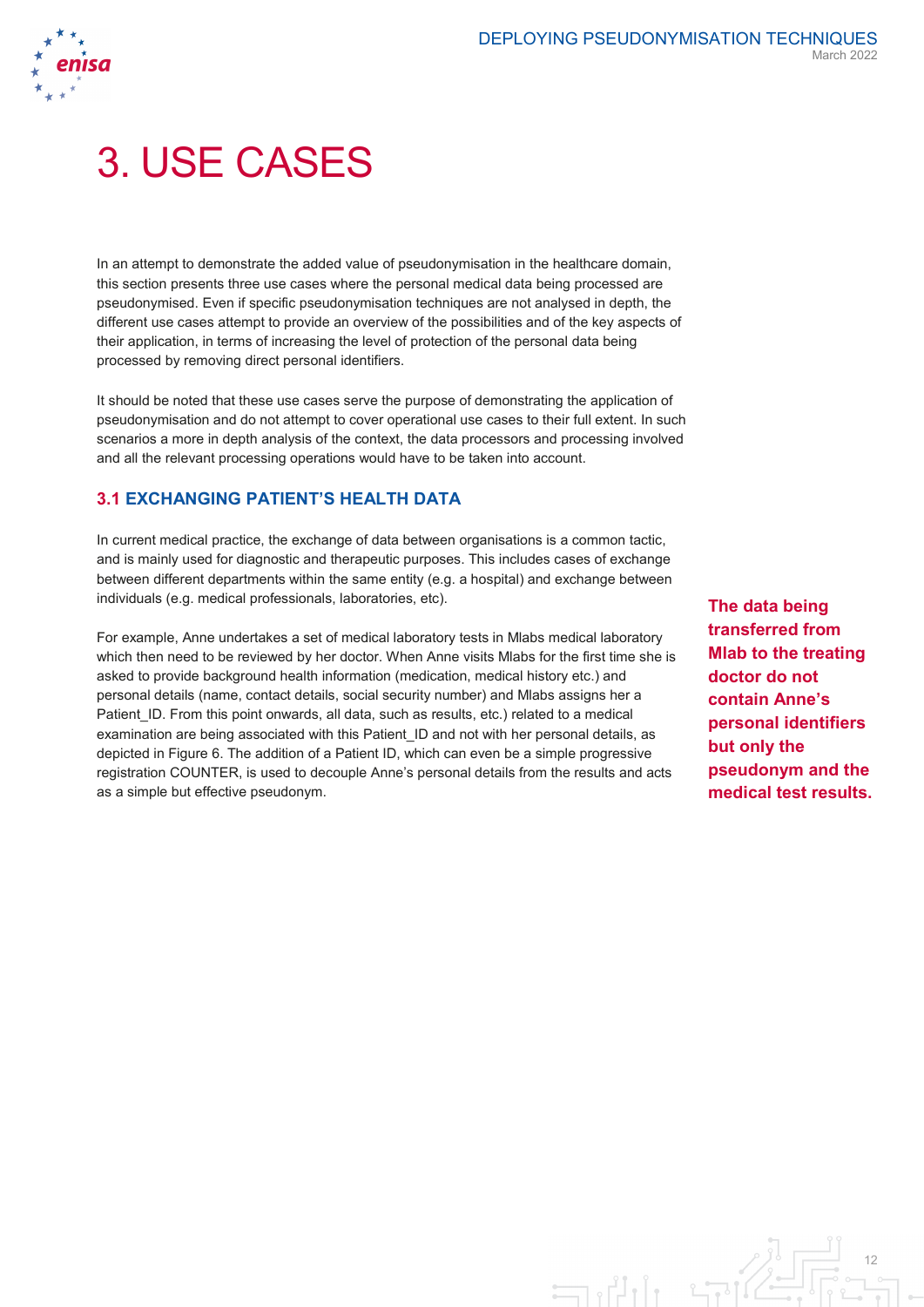





Upon completion of the medical examinations, Mlabs will correlate the lab results with her Patient ID rather than her personal details. When Anne requests a copy of her results, Mlabs will have to look up the Patient ID she has been assigned and then perform the correlation, as Patient ID and personal details are stored separately.

Should she ask that the results be sent directly to her treating doctor, who will be responsible for reviewing them and deciding on whether additional tests or any medication is needed, Mlabs can inform the treating doctor of the results for the Patient ID that Anne has been assigned. The association between Anne and Patient ID needs to be communicated to the treating doctor only once; afterwards the doctor will already know that the specific Patient\_ID refers to Anne. At this point though, the treating doctor gains access to the pseudonymisation secret and can directly identify Anne, which abolishes the level of personal data protection offered by the pseudonymisation process performed earlier. This level of protection would still be in place, if Anne was only sharing the medical examination results and not the pseudonymisation secret.

The same principle can be extended to an entity such as a hospital where a patient undergoes different tests across different departments. Again, the departments performing the tests will process the data using the Patient\_ID and the treating doctor will be able to relate the Patient ID to Anne as depicted below. Access to medical data among doctors of the same medical centre (e.g. hospital) should be based upon authentication and relevant user rights. Depending on the processing operation, they could either have access to the pseudonymisation secret, thus being able to directly identify Anne, or have access only to the pseudonymised identifier of Anne, thus not being able to directly identify Anne.

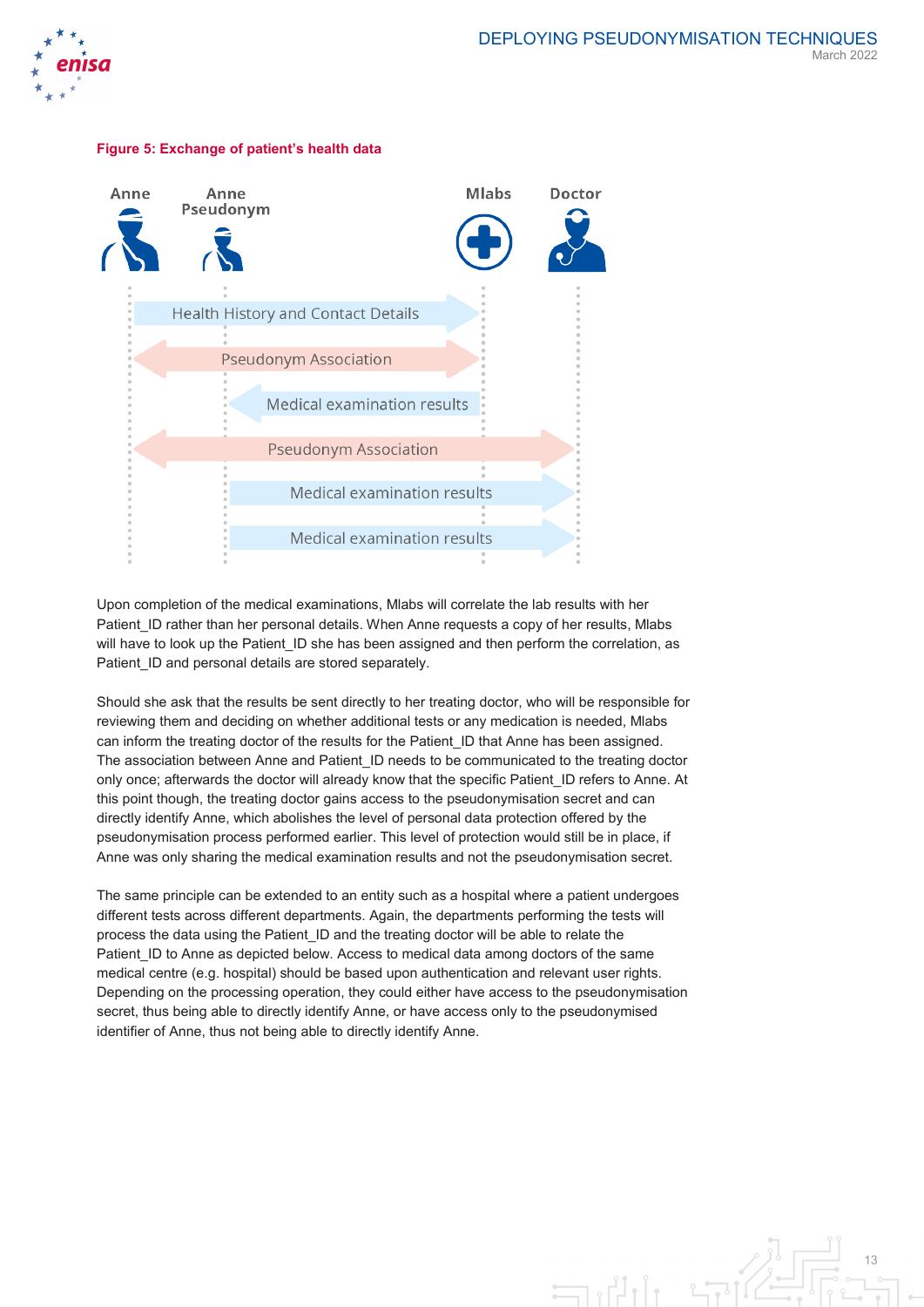

#### **Figure 6: Pseudonyms decoupling**

| <b>THREATING DOCTOR</b>                                       |                                                     |                                                          |  |
|---------------------------------------------------------------|-----------------------------------------------------|----------------------------------------------------------|--|
|                                                               | Anne<br>.<br>ID s329F772                            |                                                          |  |
|                                                               | <b>HOSPITAL OR OTHER MEDICAL LABORATORIES</b>       |                                                          |  |
| <b>ID s329F772</b><br>.<br>1 <sup>st</sup> medical<br>results | <b>ID s329F772</b><br>.<br>$2nd$ medical<br>results | <b>ID s329F772</b><br>3 <sup>rd</sup> medical<br>results |  |

It should be noted that this use case is not directly applicable to cases where Electronic Health Record (EHR) systems are already deployed or interoperable Electronic Health Records are already deployed<sup>4</sup>, as in such cases the means for communication of data and identification of individuals could already be defined. However, in such cases, pseudonymisation could be considered during the early design phases as a technique to increase the level of protection, support compliance and promote broader adoption of the EHRs.

# **3.2 CLINICAL TRIALS**

Clinical trials study new medical interventions and treatments and evaluate their effects and possible side-effects. They are regarded as a prerequisite for acquiring the necessary approvals from relevant authorities. Typically, they are not performed by the manufacturer (e.g. pharmaceutical company) but by independent organisations called CROs (Clinical Research Organisations).

A typical scenario is the so called double-blinded study where a cohort of individuals with similar characteristics (e.g. patients with the same disease) are split into two sub-groups. The members of one group receive the medication under trial and the members of the other group a placebo medication. In a double-blind study, neither the participants nor the researcher know who is assigned to which group. During the trial the same medical data are accumulated for both cohorts. Once all the data has been obtained, researchers can then compare the results of each group and determine if the new medical intervention (independent variable) had any impact on the treatment (dependent variable).

Beyond the sheer comparison of patient data records, another common use of such medical data is the detection of correlations and patterns among different variables (e.g. age, gender, occupation), in an attempt to identify the upper limit of efficiency and effectiveness as well as additional safety information on, for example, posology. Hence, at these research organisations, the data of all patients must be analysed for common patterns of medical relevance.

For such analyses, the identity of the participants is not directly relevant, and typically researchers do not need to access the real-life identity of any of the research participants whose data gets analysed at the CRO. However, the risk that a patient is identified through indirect information is not minimal. For clinical trials, information such as age, gender,

<span id="page-14-0"></span>4 Commission Recommendation of 6.2.2019 on a European Electronic Health Record exchange format, C(2019) 800 final

**Pseudonymised clinical trial data allow for detection of correlations during the trials and re-identification of specific individuals when deemed necessary.**

14 انی ہے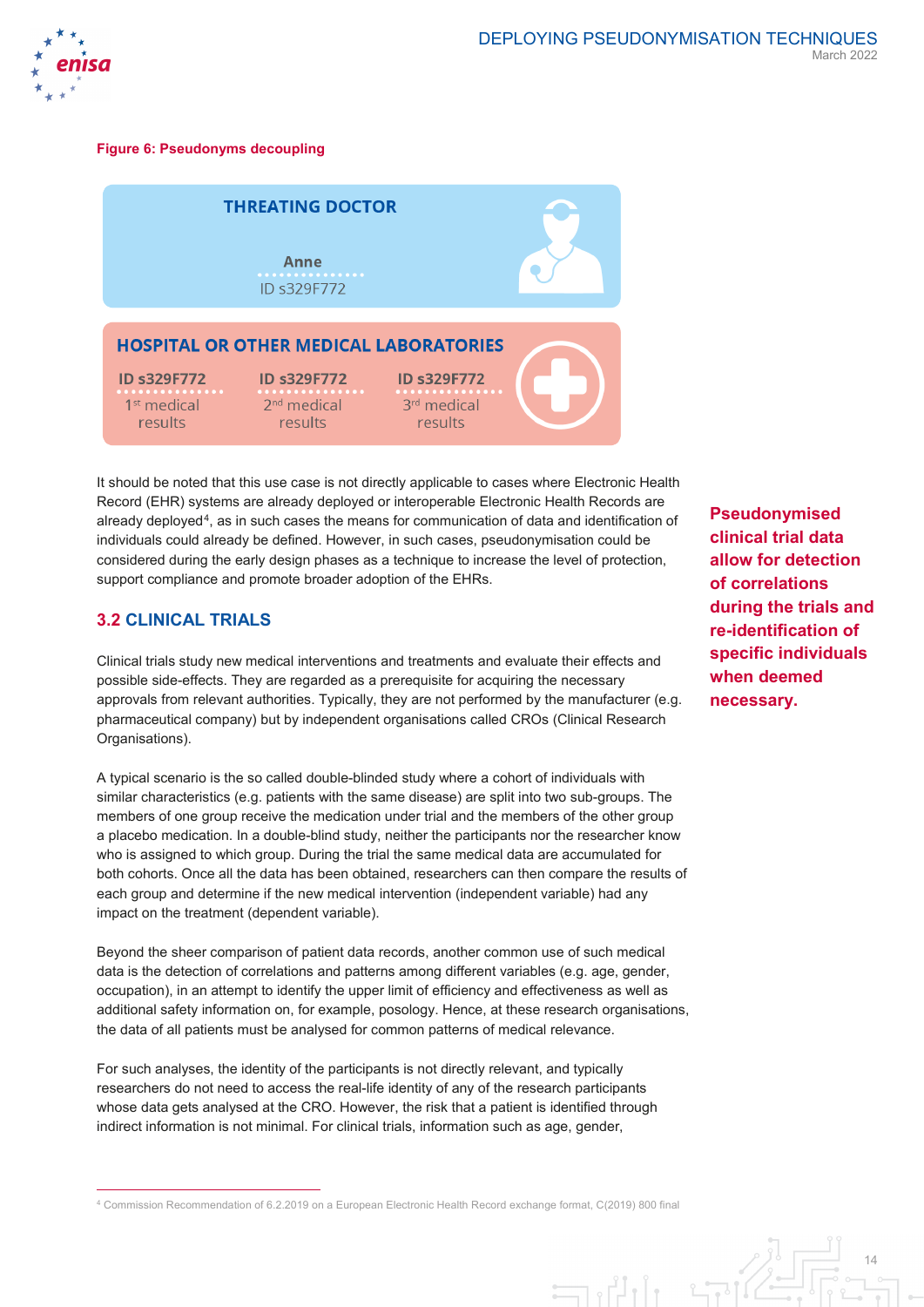

occupation, place of living may be relevant to the study and under certain conditions may lead to the identification of trial participants.

In this setting, a suitable pseudonymisation scheme can unfold its potential for allowing the tasks of detecting correlations and statistical patterns to be performed without revealing the true value of different data items. In certain trials this can even be extended to correlations and statistical patterns in symptoms and medications. Since several different types of personal data are usually collected during clinical trials, pseudonymisation has to be applied with care so as not to expose patients to unauthorised re-identification. This could be done, for example, by combining two approaches as depicted in Figure 8 below:

- 1) employ pseudonymisation on the main identifying data of each participant;
- 2) use more than one pseudonym for each identifying data for different clinical parameters.



#### **Figure 7: Clinical trials pseudonymisation overview**

Such an approach could limit the personal data related to each pseudonym that, paired with a robustness that can be enforced using a solid hashing function like SHA-2 with a random seed value as shown in the following example, would make re-identification even more difficult.

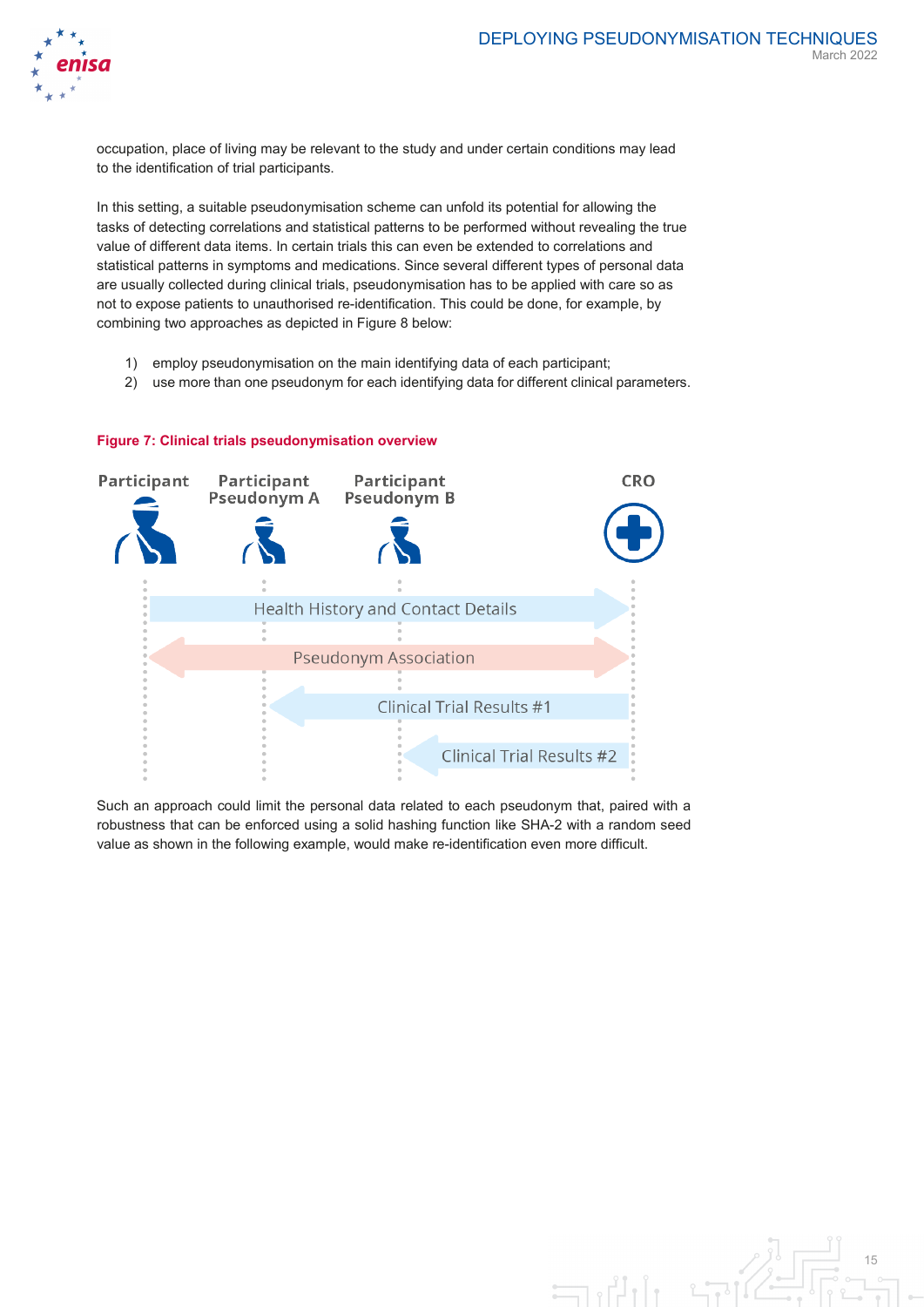

#### <span id="page-16-0"></span>**Figure 8: Association of parameters with pseudonyms**

| <b>ORIGINAL SET OF DATA</b>                                                                     |                                                                               |                       |                    |      |                    |                    |
|-------------------------------------------------------------------------------------------------|-------------------------------------------------------------------------------|-----------------------|--------------------|------|--------------------|--------------------|
| <b>Social Security Number</b><br><b>Parameter 1</b><br><b>Parameter 2</b><br><b>Parameter 3</b> |                                                                               |                       | <b>Parameter 4</b> |      |                    |                    |
| 123456789                                                                                       |                                                                               | 14.32<br>99.0<br>3.01 |                    | 42.6 |                    |                    |
| <b>ASSOCIATION TABLE</b>                                                                        |                                                                               |                       |                    |      |                    |                    |
|                                                                                                 | <b>SSN</b>                                                                    | Pseudonym             |                    |      |                    |                    |
| 123456789<br>8deffa0be97fd1a7dbc995fead6098316421a24ffeca424c77579d0d5b770660                   |                                                                               |                       |                    |      |                    |                    |
|                                                                                                 | 123456789<br>26e651a3f2c67a490bb7604f4c6176ed27d8563dcd1c75ed637d1f3ba3880d15 |                       |                    |      |                    |                    |
| <b>PSEUDONYMISED DATA</b>                                                                       |                                                                               |                       |                    |      |                    |                    |
|                                                                                                 | <b>Hashed SSN (salt 0000001)</b>                                              |                       |                    |      | <b>Parameter 1</b> | <b>Parameter 2</b> |
| 8deffa0be97fd1a7dbc995fead6098316421a24ffeca424c77579d0d5b770660<br>14.32                       |                                                                               |                       | 99.0               |      |                    |                    |
|                                                                                                 |                                                                               |                       |                    |      |                    |                    |
| <b>Hashed SSN (salt 0000001)</b><br><b>Parameter 3</b>                                          |                                                                               |                       | <b>Parameter 4</b> |      |                    |                    |
| 26e651a3f2c67a490bb7604f4c6176ed27d8563dcd1c75ed637d1f3ba3880d15<br>3.01                        |                                                                               |                       | 42.6               |      |                    |                    |

Another exception to the basic assumption occurs when a patient's data might reveal a risk to her health (e.g. a new diagnosis) and it would be beneficial for the research team to contact the CRO and trigger a patient notification. This is a case very similar to the one discussed in [12] under section 4.2.2.

# **3.3 PATIENT-SOURCED MONITORING OF HEALTH DATA**

Nowadays smart wearable devices are able to monitor vital signs such as heart rate, oxygen saturation and blood pressure level. Regular monitoring of vital signs is a common intervention in patient care, which aims to facilitate the early recognition of abnormal physiological parameters. However, the usual practice is that only the patient him/herself is able to view the measurements and contact the doctor when an abnormal value is observed.

The normal ranges for a person's vital signs usually vary with age, weight, gender and overall health status, which makes it difficult to set predefined values. This use case envisions the provision of a Health Monitoring System (HMS) where the doctor can access medical information and monitor vital signs and can also receive notification of abnormal values thereof, via properly predefined ranges of values.

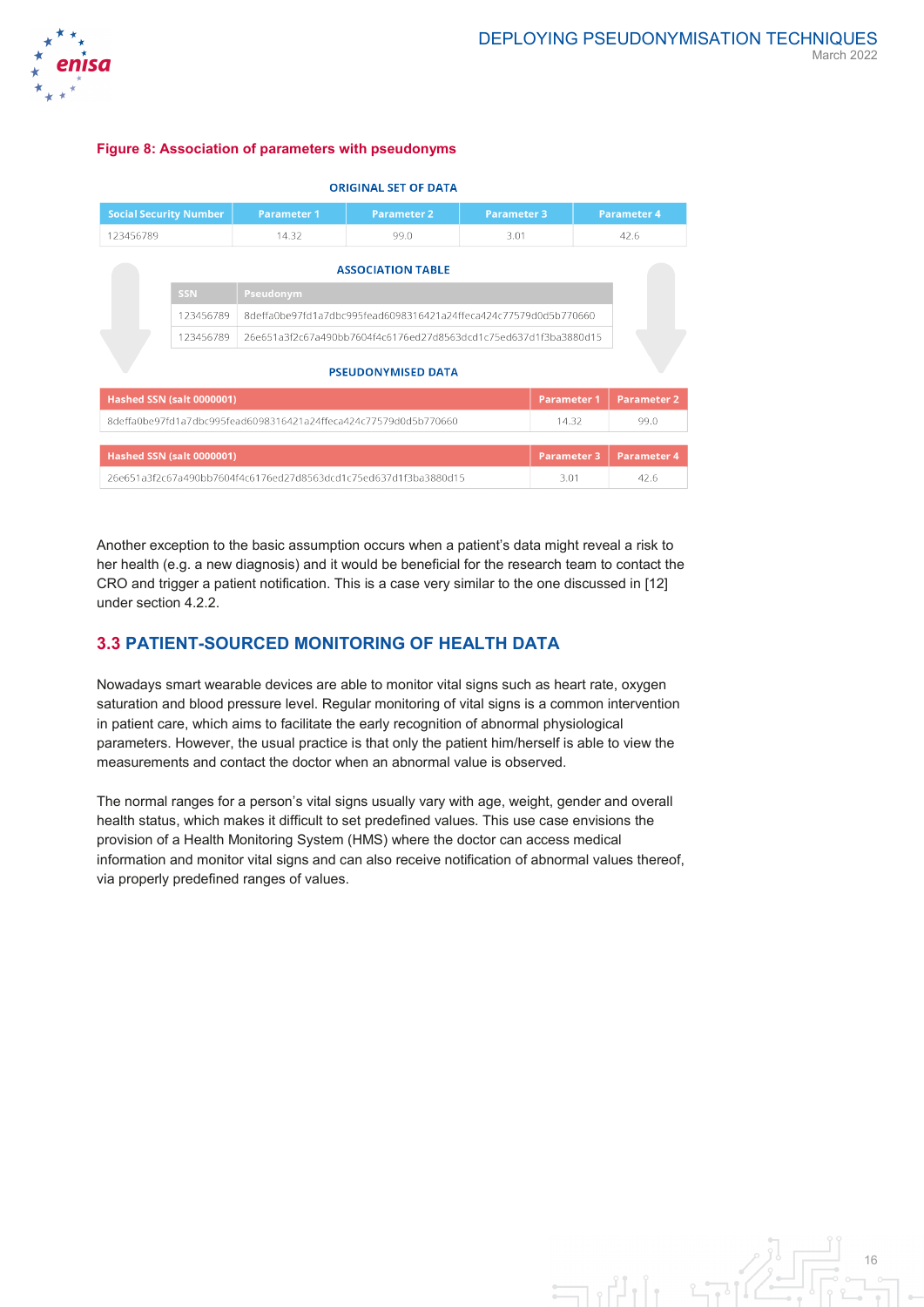



#### **Figure 9: Pseudonymisation during patient sourced monitoring of health data**

For example, John has been diagnosed with a cardiovascular disease (CVD) and arrhythmia; bradycardia or tachycardia can increase the risk of stroke. John's treating doctor has defined three sets of values with regards to his heart at rest: Low, Normal and High. John's wearable device regularly monitors his heartrate and whether he is moving and can provide a notification to John when his resting heartrate is below the Low or above the High thresholds. At the same time such notification can also be sent to his treating doctor, who can proactively support John or anticipate a call to support him on what to do next.

Instead of communicating John's heartrate values and details, the wearable device can instead perform the pseudonymisation process and communicate a pseudonym of John and the parameter range for his heart rate at rest. The treating doctor will receive the pseudonym and be able to access the patient to which it relates and the state of the patient's heart rate at rest. Similar to the use case discussed in Sectio[n 3.1,](#page-12-0) if the treating doctor gains access to the pseudonymisation secret and is able to directly identify John, the pseudonymisation process should be considered mainly as a security measure to support confidentiality during communication rather than a data protection measure.

**Transferring pseudonymised from the medical device to the treating doctor reduces the risk of the data being compromised in transit.** 

17

#### **Figure 10: Pseudonyms association table**



**Hashed Name** (SHA 256) and Parameter Range with salt value 2asd34567

#### **Pseudonyms**

4481e9daff1b74f33cdea0478ec892b75be0b5b2082ae56be41d0180bad8559a ff4233292c7c9ba020ea902e064a1099aee08406543208fea66537ea81a47e02 f9da3af6d78adcb1882de0deaef4cb1c669cb6ae06a7bbf7a85e077a2323f95e

 $\exists$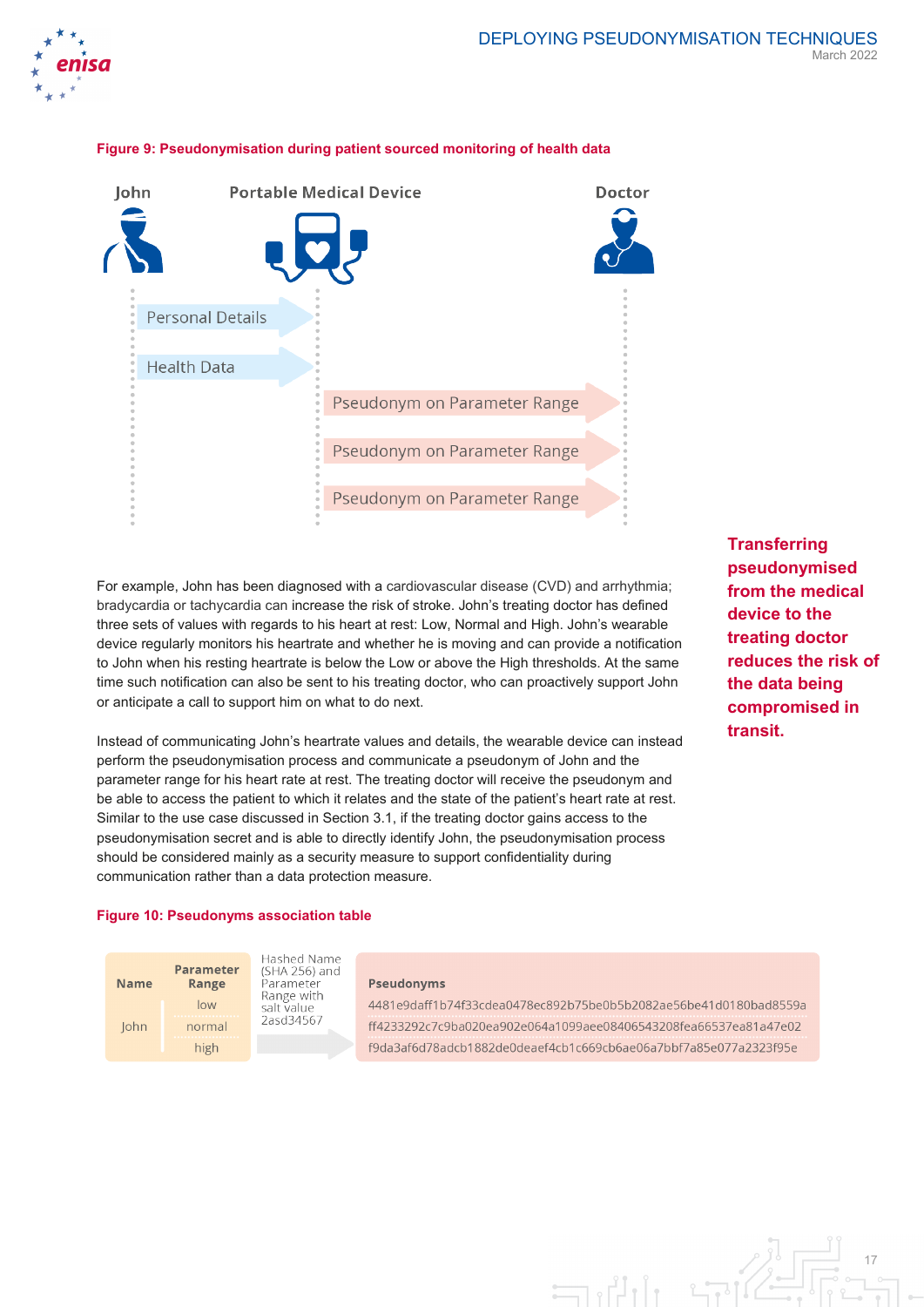

Attempting to take this use case one step further, the wearable device could very well be subject to the provisions of the Medical Devices Regulations [8] and the guidance on cybersecurity for medical devices [14] as endorsed by the Medical Device Coordination Group (MDCG). If so, the deployment of pseudonymisation techniques during, for example, the communication and storage of personal medical data could very well contribute towards meeting the principles of both security and data protection by design while also re-enforcing the confidentiality of transferred data.

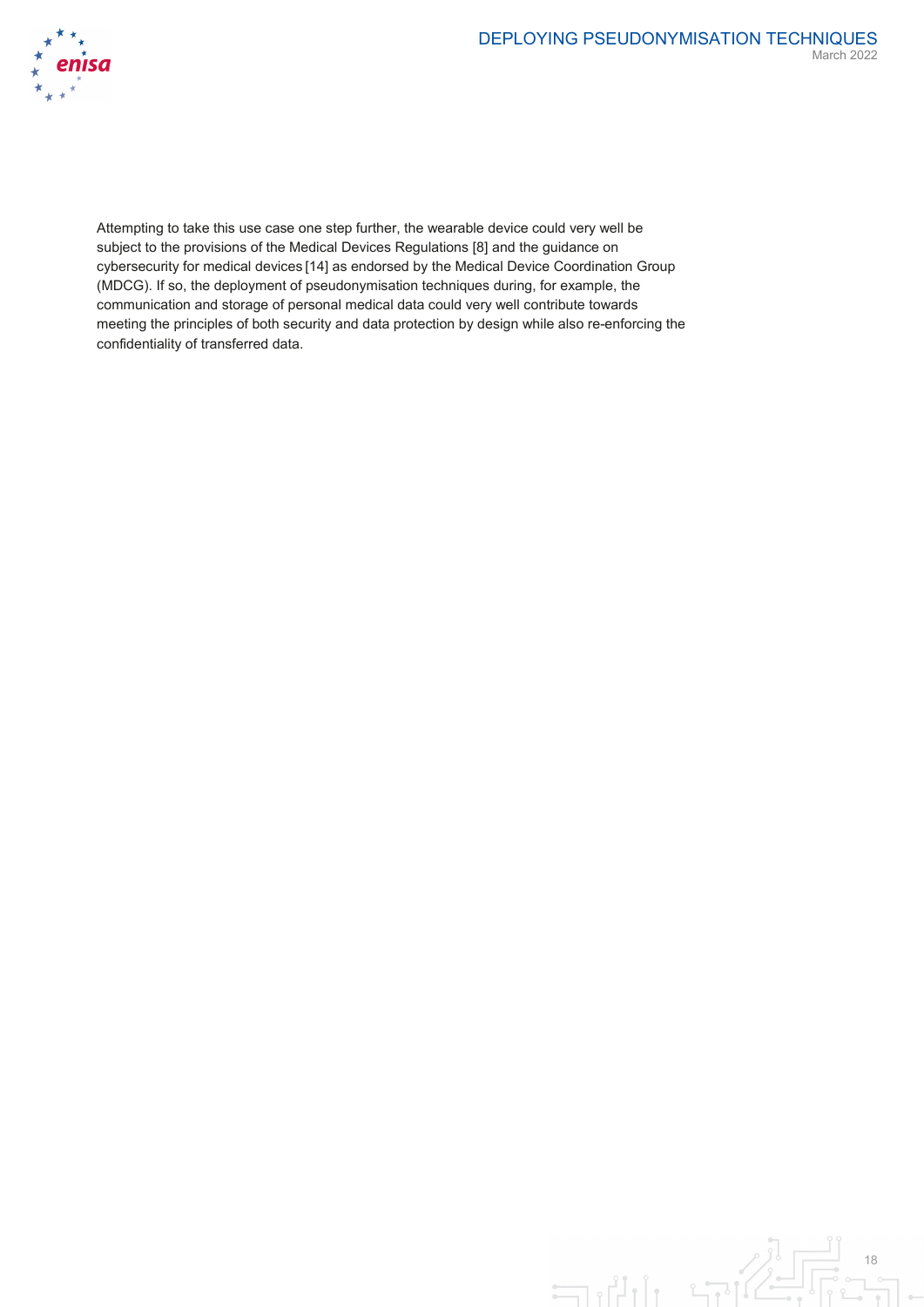

# 4. CONCLUSIONS

As the healthcare domain is attempting to make the most out of the evolving technical landscape and adapt the provision of services to fulfil, in a timely manner, the growing needs of patients of all ages and cultures worldwide, additional challenges in cybersecurity and data protection come into play.

Pseudonymisation is increasingly becoming a key security technique by providing a means that can facilitate the processing of personal data, while offering strong safeguards for the protection of personal data and thereby safeguarding the rights and freedoms of individuals.

Complementing previous relevant work done by ENISA, this report demonstrates how pseudonymisation can be deployed in practice to further promote the protection of exchanges of health data.

Obviously, there is not a single solution on how and when to apply pseudonymisation; in fact different solutions might provide equally good results in specific scenarios, depending on the requirements in terms of protection, utility, scalability, etc.

Starting from a plain token, pseudonymisation can be a 'simple' option to adopt, but it can also be comprised of a very complex process both at technical and at organisational levels. For this reason, defining the goals and objectives of pseudonymisation in each particular case and each processing operation is really important. To this end, relevant good practices and examples of pseudonymisation in the context of the GDPR can be of great value to healthcare providers and developers of healthcare applications.

#### **Developers and regulators at national and European level should promote the exchange of good practices and provide practical guidance on deploying pseudonymisation in practice.**

Advances in technology and in the types of health-related services offered might affect the effectiveness and applicability of a pseudonymisation solution that is already being deployed. This is not only relevant to the choice of the technique itself but also to the overall design of the pseudonymisation process including, especially, the protection of the additional information (i.e. the information that allows the association between pseudonyms and initial identifiers).

Pseudonymisation solutions brought forward are highly dependent on the state-of-the-art and implementation challenges or limitations with regard to each technique may arise over time.

**The research community should continue working on data protection and security engineering, including state-of-the-art pseudonymisation techniques and their possible implementations, with the support of the EU institutions in terms of policy guidance and research funding.** 

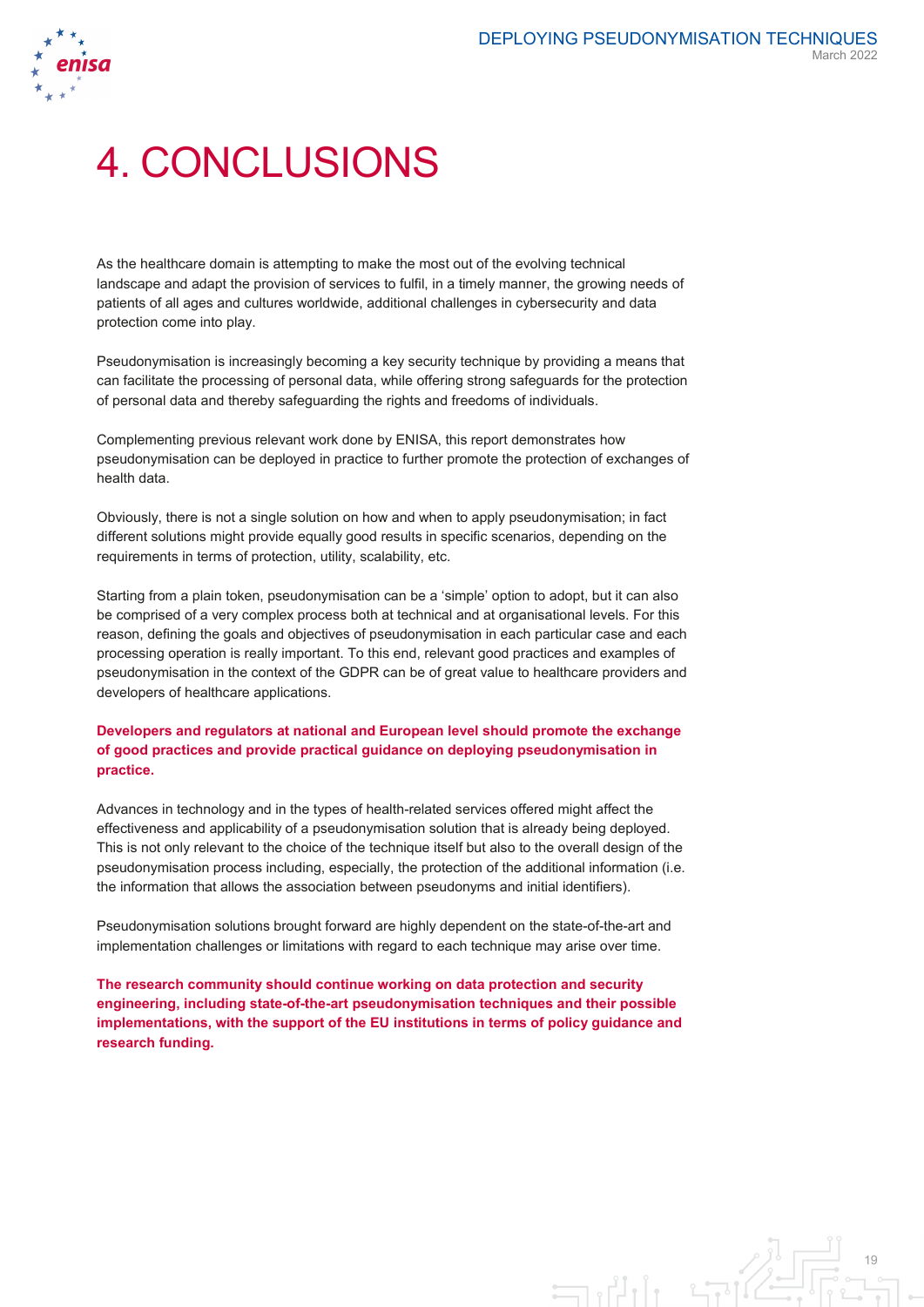

# 5. BIBLIOGRAPHY

- 1 Regulation (EU) 2016/679 of the European Parliament and of the Council of 27 April 2016 on the protection of natural persons with regard to the processing of personal data and on the free movement of such data, and repealing Directive 95/46/EC (General Da. (2016)
- 2. Topol, E.: Individualized Medicine from Prewomb to Tomb. (2014)
- 3. Angelidis, P.: UOWM Lecture Notes. (2019)
- 4. ENISA: Security and Resilience in eHealth Infrastructures and Services. (2015)
- 5. ENISA: Procurement Guidelines for Cybersecurity in Hospitals. (2020)
- 6. ENISA: Cloud Security for Healthcare Services. (2021)
- 7. Directive (EU) 2016/1148 of the European Parliament and of the Council of 6 July 2016 concerning measures for a high common level of security of network and information systems across the Union. (2016)
- 8. Regulation (EU) 2017/745 of the European Parliament and of the Council of 5 April 2017 on medical devices, amending Directive 2001/83/EC, Regulation (EC) No 178/2002 and Regulation (EC) No 1223/2009 and repealing Council Directives 90/385/EEC and 93/42/EE. (2017)
- o Directive 2011/24/EU of the European Parliament and of the Council of 9 March 2011 on the application of patients' rights in cross-border healthcare. (2011)
- 10. ENISA: Recommendations on shaping technology according to GDPR provisions - An overview on data pseudonymisation. (2019)
- 11. ENISA: Pseudonymisation techniques and best practices. (2019)
- 12. ENISA: Data Pseudonymisation: Advanced Techniques and Use Cases. (2021)
- 13. ISO: 25237:2017 Health informatics Pseudonymization. (2017)
- 14 Medical Device Coordination Group: 2019-16 Guidance on Cybersecurity for medical devices. (2019)

20  $\exists$